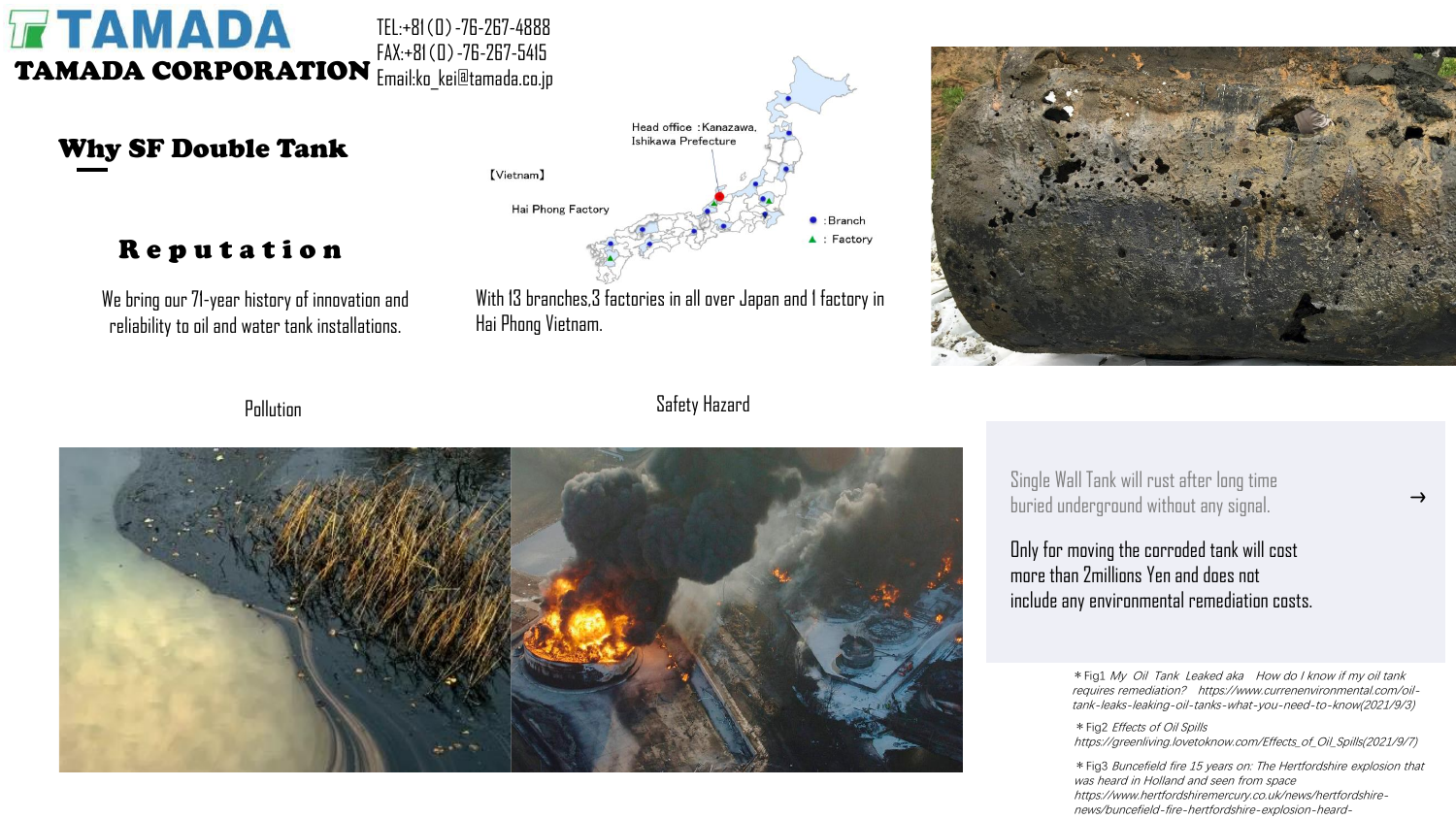#### TOP Share in Japan



### Feature Excellent in Economy, Safety and Quality

for special parts helps to make seamless secondary FRP The SF Double-Wall Tank which means a tank with Double Wall S and F. S stands for Steel, F stands for FRP(Fiber Reinforcement Plastic) non-corrosive nature. Between the Steel layer and FRP layer there is a gap which helps the tank to monitor leakage with float sensor equipped in the tank. We call the gap as interstice. The FRP layer is formed by advanced Spray-up technology and hand layup method tank.

# Hand lay up method



# SF Double Wall Tank

Spray up method  $\mathcal{L}_{\mathcal{A}}$ 

 $\blacksquare$